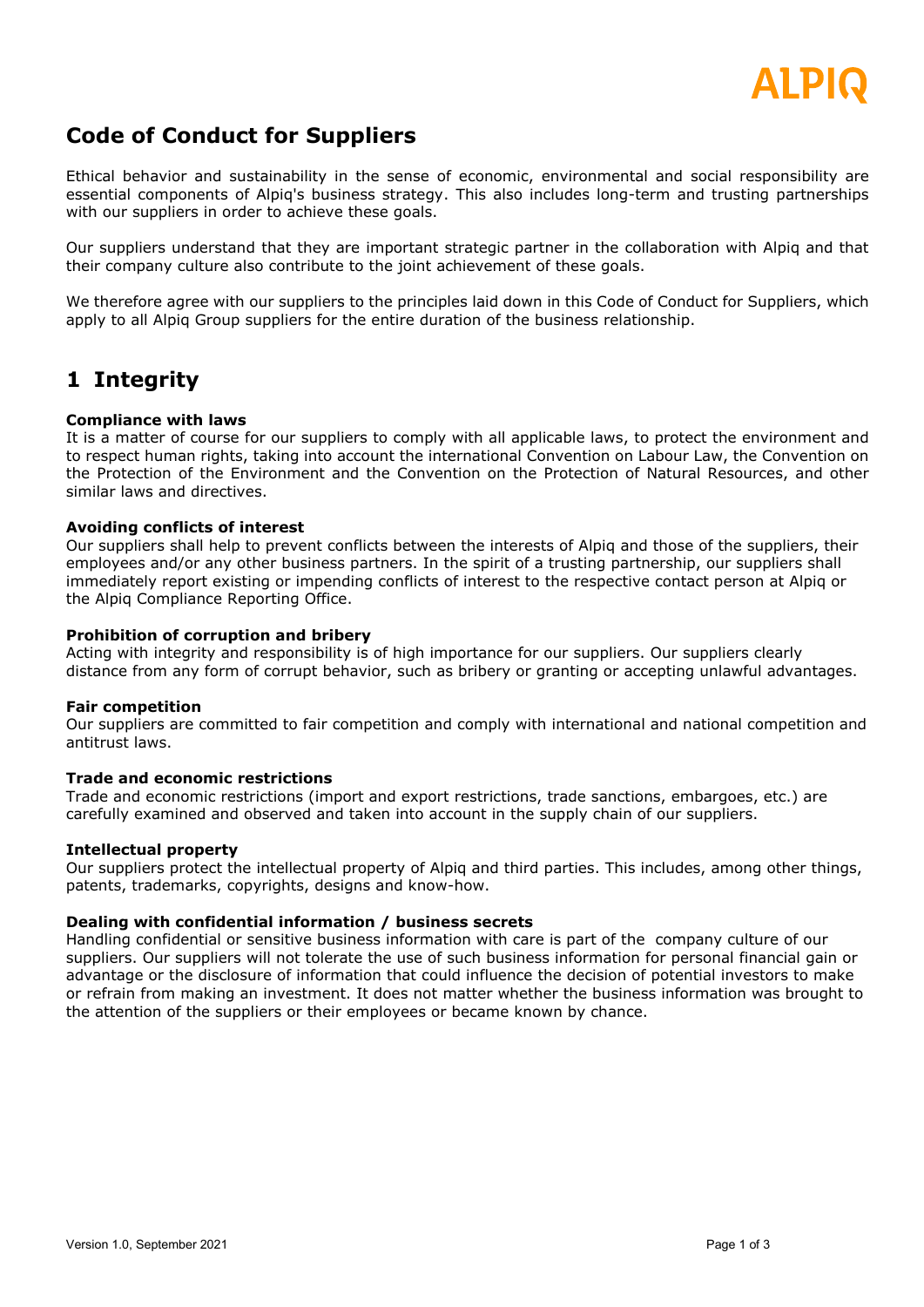

# **2 Working conditions**

## **Prohibition of any discrimination**

The suppliers respect the personal dignity, privacy and personal rights of each individual and do not tolerate any kind of discrimination or harassment in their company.

### **Whistleblower protection**

When employees report integrity concerns or violations in good faith, our suppliers will ensure that those employees are not harmed in any way as a result of their report.

### **Prohibition of forced and child labour**

Forced and child labor are prohibited. Our suppliers assume responsibility and know the minimum age for admission to employment in accordance with the applicable national regulations. In the absence of national legislation, the conventions of the International Labour Organization (ILO) shall apply.

#### **Health and safety at the workplace**

A safe working environment and compliance with regulations regarding occupational safety is part of the social responsibility of our suppliers.

#### **Appropriate working conditions**

Our suppliers strive to provide appropriate and progressive working conditions in the frame of their social responsibility. In doing so, our suppliers ensure at least compliance with the applicable wage and working conditions, such as minimum wages, maximum working hours and national regulations for equal pay.

# **3 Environmental protection**

#### **Basic mindset**

Protecting the environment is a committed goal of our suppliers. This includes the reduction of emissions, the reduced use of hazardous substances to protect people and the environment, and the conservation of water and energy. While respecting environmental laws, our suppliers strive for continuous improvement in relation to their products and services.

### **Responsible procurement of raw materials**

Our suppliers support activities that ensure the responsible procurement of raw materials. Our suppliers are committed to sustainable procurement and the use of raw materials that have not been purchased illegally or through ethically reprehensible or unacceptable measures. In doing so, our suppliers strive to identify such raw materials in its products, to trace them back in the supply chain as best as possible and to disclose the origin of the raw materials upon request. This includes as well safe use, transport, storage and disposal of hazardous materials.

#### **Product safety**

The products and services purchased from our suppliers are safe and shall not endanger people or the environment and comply with the legally prescribed standards regarding product safety. Our suppliers clearly communicate information on safe use.

# **4 Implementation**

### **Monitoring**

Compliance by our suppliers with the principles set out in this Code of Conduct is of great importance to Alpiq in the context of a trusting partnership. In order to guarantee compliance with the principles, set out in this Code of Conduct for Suppliers, our suppliers ideally maintain appropriate management systems or have equivalent processes in place. Our suppliers will consider equivalent principles in their own supply chains.

Alpiq may verify compliance with this Code of Conduct for Suppliers itself or have it verified by suitable external parties. The procedure and scope shall be agreed with the suppliers in in advance.